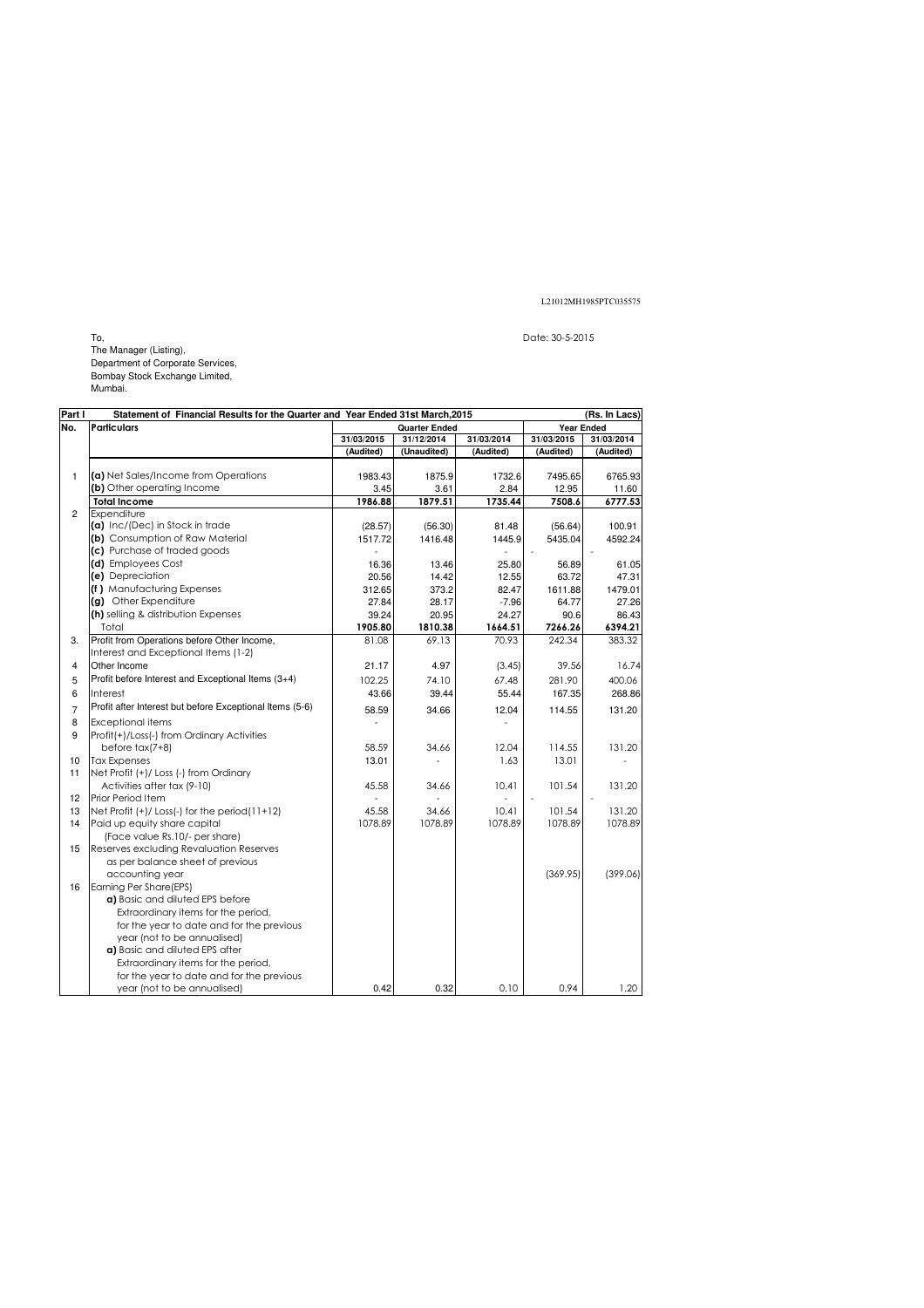## L21012MH1985PTC035575

|                | PART II Select information for the Quarter ended 31st March, 2015 |                      |            |            |                   |            |  |  |
|----------------|-------------------------------------------------------------------|----------------------|------------|------------|-------------------|------------|--|--|
| Sr. No         | <b>Particulars</b>                                                | <b>Quarter Ended</b> |            |            | <b>Year Ended</b> |            |  |  |
|                |                                                                   | 31/03/2015           | 31/12/2014 | 31/03/2014 | 31/03/2015        | 31/03/2014 |  |  |
| A              | <b>PARTICULARS OF SHAREHOLDING</b>                                |                      |            |            |                   |            |  |  |
|                | Public shareholding                                               |                      |            |            |                   |            |  |  |
|                | a) No. of Shares                                                  | 2697222              | 2697222    | 578620     | 2697222           | 578620     |  |  |
|                | <b>b)</b> Percentage of Shareholding                              | 25.00%               | 25.00%     | 5.36%      | 25.00%            | 5.36%      |  |  |
| $\overline{2}$ | <b>Promoters and promoter group</b>                               |                      |            |            |                   |            |  |  |
|                | Shareholding **                                                   |                      |            |            |                   |            |  |  |
|                | a) Pledged/Encumbered                                             |                      |            |            |                   |            |  |  |
|                | - Number of shares                                                | <b>NIL</b>           | <b>NIL</b> | <b>NIL</b> | <b>NIL</b>        | <b>NIL</b> |  |  |
|                | Percentage of shares (as a% of total shareholding of              |                      |            |            |                   |            |  |  |
|                | promoter amd promoter group)                                      | N.A.                 | N.A.       | N.A.       | N.A.              | N.A.       |  |  |
|                | Percentage of shares (as a% of total share capital of             |                      |            |            |                   |            |  |  |
|                | the Company)                                                      | N.A.                 | N.A.       | N.A.       | N.A.              | N.A.       |  |  |
|                | b) Non-encumbered                                                 |                      |            |            |                   |            |  |  |
|                | - Number of Shares                                                | 8091664              | 8091664    | 10210266   | 8091664           | 10210266   |  |  |
|                | Percentage of shares (as a% of total shareholding of              |                      |            |            |                   |            |  |  |
|                | promoter and promoter group)                                      | 100%                 | 100%       | 100%       | 100%              | 100%       |  |  |
|                | Percentage of shares (as a% of total share capital of             |                      |            |            |                   |            |  |  |
|                | the Company)                                                      | 75.00%               | 75.00%     | 94.64%     | 75.00%            | 94.64%     |  |  |

|   | <b>Particulars</b>                             | Quarter<br><b>Ended</b><br>31-3-2015 |
|---|------------------------------------------------|--------------------------------------|
| в | <b>INVESTOR COMPLAINTS</b>                     |                                      |
|   | Pending at the beginning of the quarter        | Nil                                  |
|   | Received during the quarter                    | Nil                                  |
|   | Disposed during the quarter                    | Nil                                  |
|   | Remaining unresolved at the end of the quarter | Nil                                  |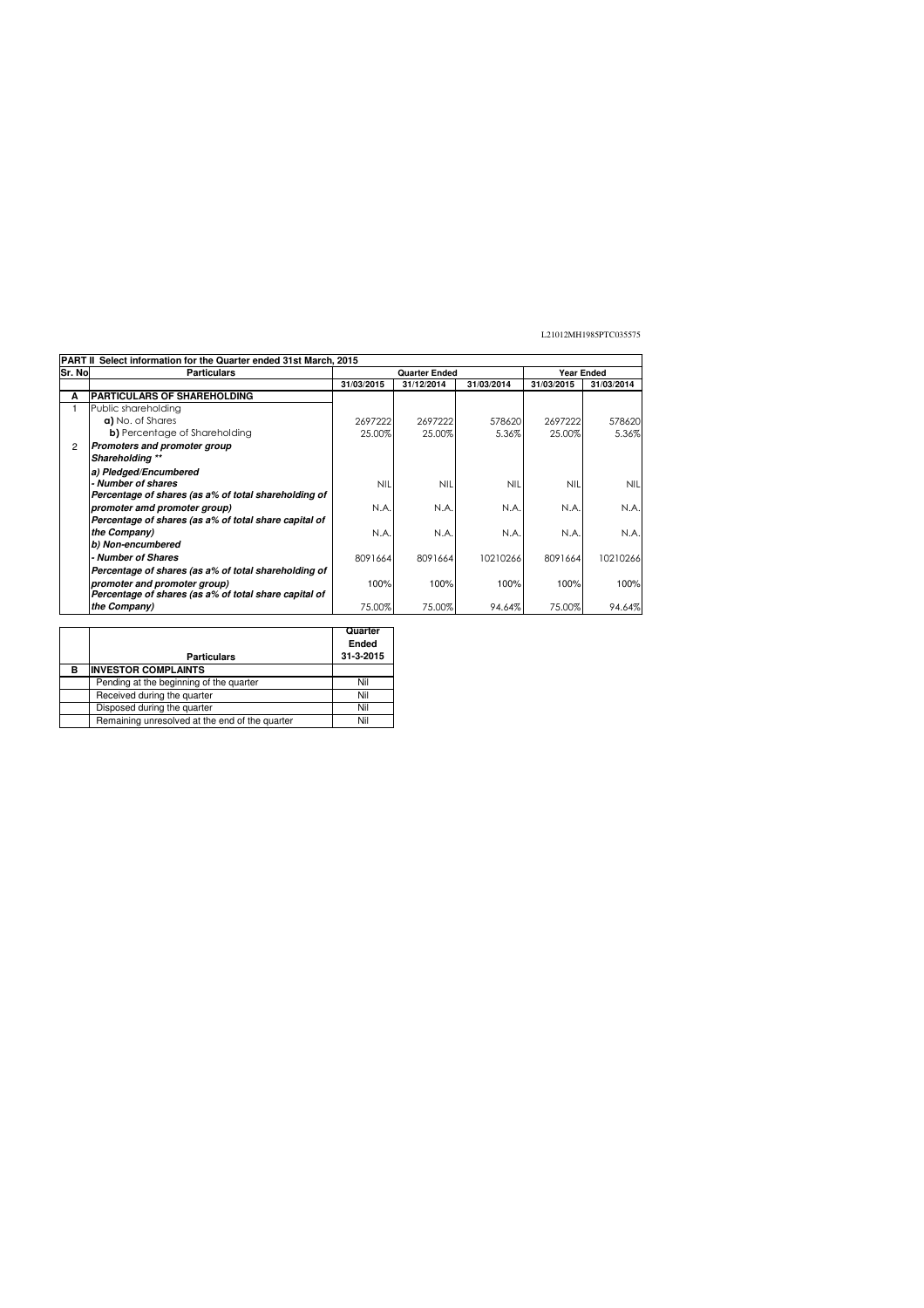## L21012MH1985PTC035575

|                | Statement of Assets and Liabilites as at 31st March, 2015 |                  | (Rs. In Lacs)    |
|----------------|-----------------------------------------------------------|------------------|------------------|
| Sr. No.        | Particulars                                               | As at 31/03/2015 | As at 31/03/2014 |
| A              | <b>EQUIY AND LIABILITIES</b>                              | (Audited)        | (Audited)        |
| 1              | Shareholders' funds                                       |                  |                  |
|                | (a) Share capital                                         | 1078.89          | 1078.89          |
|                | (b) Reserves and surplus                                  | (369.95)         | (399.06)         |
|                | (c) Money received against share warrants                 |                  |                  |
|                | Sub-total - Shareholders' funds                           | 708.94           | 679.83           |
|                | Share application money pending allotment                 | $\Omega$         | 0                |
|                | Minority interest *                                       | N.A.             | N.A.             |
| $\overline{2}$ | <b>Non-current liabilities</b>                            |                  |                  |
|                | (a) Long-term borrowings                                  | 792.57           | 787.15           |
|                | (b) Deferred tax liabilities (net)                        | 101.94           | 88.92            |
|                | (c) Other long-term liabilities                           |                  |                  |
|                | (d) Long-term provisions                                  |                  |                  |
|                | Sub-total - Non-current liabilities                       | 894.51           | 876.07           |
| 3              | <b>Current liabilities</b>                                |                  |                  |
|                | (a) Short-term borrowings                                 | 1445.58          | 1309.21          |
|                | (b) Trade payables                                        | 495.91           | 367.2            |
|                | (c) Other current liabilities                             | 56.22            | 127.9            |
|                | (d) Short-term provisions                                 | 78.13            | 57.55            |
|                | Sub-total - Current liabilities                           | 2075.84          | 1861.86          |
|                | <b>TOTAL - EQUITY AND LIABILITIES</b>                     | 3679.29          | 3417.76          |
| B              | <b>ASSETS</b>                                             |                  |                  |
| 1              | <b>Non-current assets</b>                                 |                  |                  |
|                | (a) Fixed assets                                          | 1072.94          | 1177.67          |
|                | (b) Goodwill on consolidation *                           | 0                | 0                |
|                | (c) Non-current investments                               | 1.55             | 1.55             |
|                | (d) Deferred tax assets (net)                             | 0                | $\mathbf 0$      |
|                | (e) Long-term loans and advances                          | 0                | $\overline{0}$   |
|                | (f) Other non-current assets                              | 338.96           | 295.93           |
|                | Sub-total - Non-current assets                            | 1413.45          | 1475.15          |
| $\mathbf{2}$   | <b>Current assets</b>                                     |                  |                  |
|                | (a) Current investments                                   |                  |                  |
|                | (b) Inventories                                           | 1218.73          | 1131.2           |
|                | (c) Trade receivables                                     | 634.36           | 477.33           |
|                | (d) Cash and cash equivalents                             | 336.45           | 201.71           |
|                | (e) Short-term loans and advances                         |                  |                  |

| /1/<br>Other<br>current assets <sup>.</sup> | 76.31   | דפ מפו<br>، ن. ےو، |
|---------------------------------------------|---------|--------------------|
| Sub-total - 0<br><b>Current assets</b>      | 2265.84 | 1942.61            |
| <b>ASSETS</b><br>TAL.<br>ັ                  | 3679.29 | 17.76<br>341       |

## **Notes** - -

1 The above results, reviewed by the audit committee,have been approved by the Board of Directors in its meeting held on May 30,2015 have been audited by the statutory auditors of the company.

5 Pursuant to Companies Act, 2013(The Act) being effective from 01st April 2014, the Company has revised depreciation rates on certain fixed assets based on useful life specified in Part C of Schedule II of the Act or as per the Management's estimates based on internal evaluation. As a result of the change, the depreciation charge for the quarter and year ended 31st March, 2015 is higher by Rs. 3.87 lacs. In respect of assets whose useful life is already exhausted as on 1st April, 2014 depreciation of Rs. 72.42 Lacs (net of deffered tax) has been adjusted from Retained Earnings in accordance with the Schedule II of the Act.

Date: 30.5.2015 By Order of the Board Place: Pune For Ganga Papers India Limited

4 The figures for the last quarter ended 31st March 2015 and 31st March, 2014 is the balancing figures between† the audited financial year and published year to date figures upto the third quarter of the relevant financial year.

3 The Company operates in a single business segment viz Paper Manufacturing .

2 Figures for the previous periods are re-classified /re-arranged/re-grouped, where necessary.

 (Amit Chaudhary) (Director)